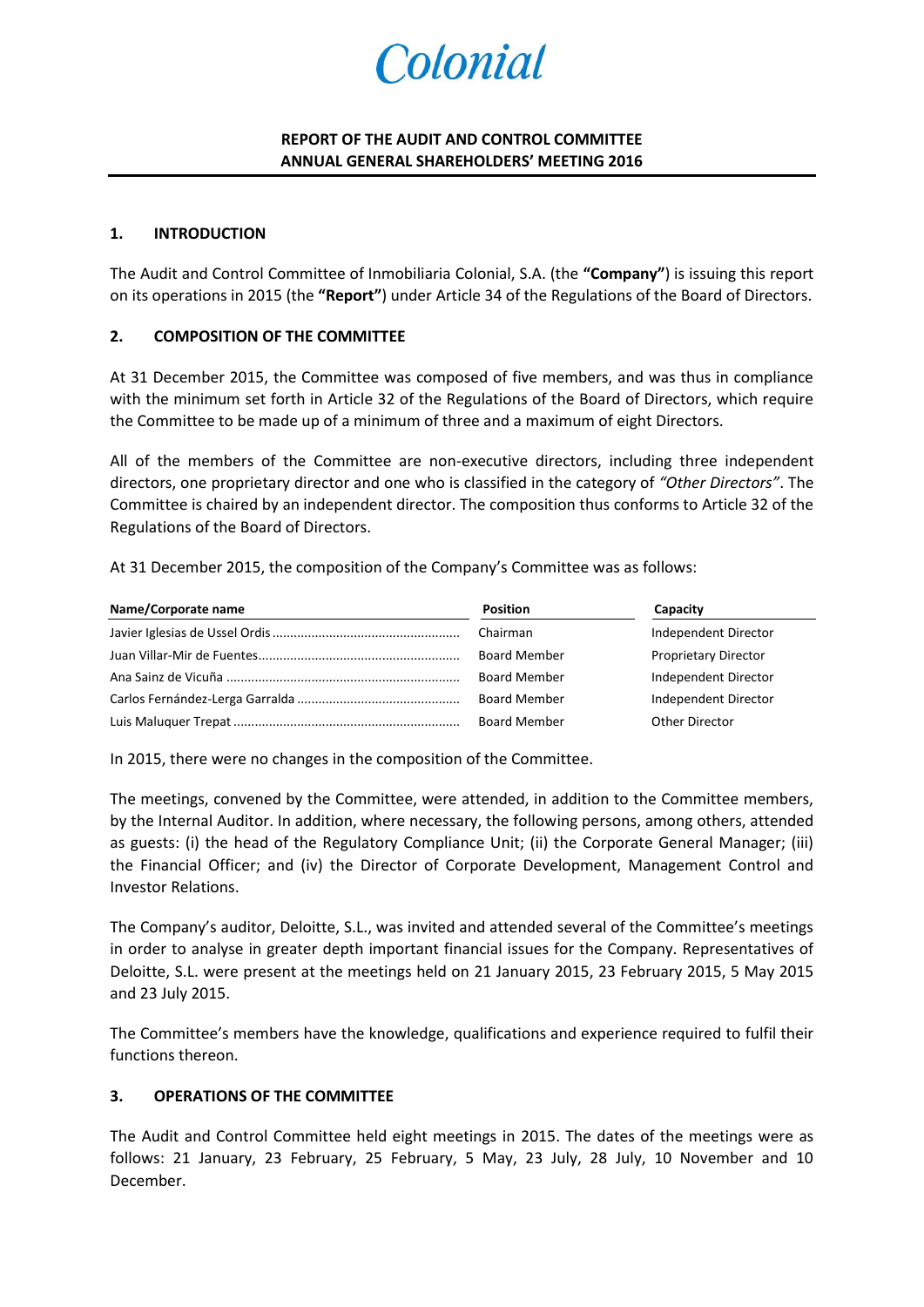

Regarding the preparation for and conducting of the meetings, the Committee Chairman calls meetings sufficiently in advance, and all, or a majority, of the Committee members attend. Prior to each meeting, Committee members are provided information on the issues to be addressed therein, so as to encourage their active participation and the well-reasoned adoption of resolutions.

Lastly, it should be stressed that the secretary kept minutes of all of the meetings, setting forth the proceedings, content, deliberations and resolutions that were adopted. The minutes of the Committee meetings are available both to the Committee members and to the Board members.

## **4. COMPETENCIES OF THE COMMITTEE**

The Committee efficaciously fulfils the duties that correspond to it under Article 32 of the Regulations of the Board of Directors. In particular, in 2015 the Committee fulfilled the following duties:

- Acting as a communication channel between the Board of Directors and the external auditor of the Company, evaluating the results of each audit.
- **•** Reporting on the reappointment of Deloitte, S.L. as the Company auditor for the review of the individual and consolidated financial statements for the year ending at 31 December 2015, for their submittal, at the proposal of the Board of Directors, for approval by the General Shareholders' Meeting.
- Analysing and evaluating the possible impact of the passage of the new Financial Auditing Act and, in particular, monitoring the process of replacing the auditor as a result of said law.
- Approving the Company's External and Internal Audit Action Plan for 2015.
- Monitoring the effectiveness of the Company's internal control, internal audit and risk management systems, including those relative to tax risks, and discussing with the external auditors any significant weaknesses detected in the internal control system during the course of the audit.
- Approving the reports on the risk control and management policy, the corporate governance policy and the treasury shares policy for their submission to the Board of Directors.
- Overseeing compliance with the corporate governance rules and the internal codes of conduct.
- **•** Overseeing the corporate social responsibility policy.
- Supervising the process of preparing and submitting the required financial information.
- Providing information on the annual corporate governance report, which is part of the financial statements, for its submission for approval by the Board of Directors.
- Analysing the modifications to the By-laws and Regulations of the Board following the amendment of the Corporate Enterprise Act, in order that, once the modifications are approved by the Board of Directors, they will be submitted to the General Shareholders' Meeting for approval.
- **•** Reporting on the modifications to the Board Regulations following the amendment of the Corporate Enterprise Act, for the submission thereof to the Board.
- Analysing and monitoring the tax strategy and policy, as well as the adherence to Code of Good Tax Practices.